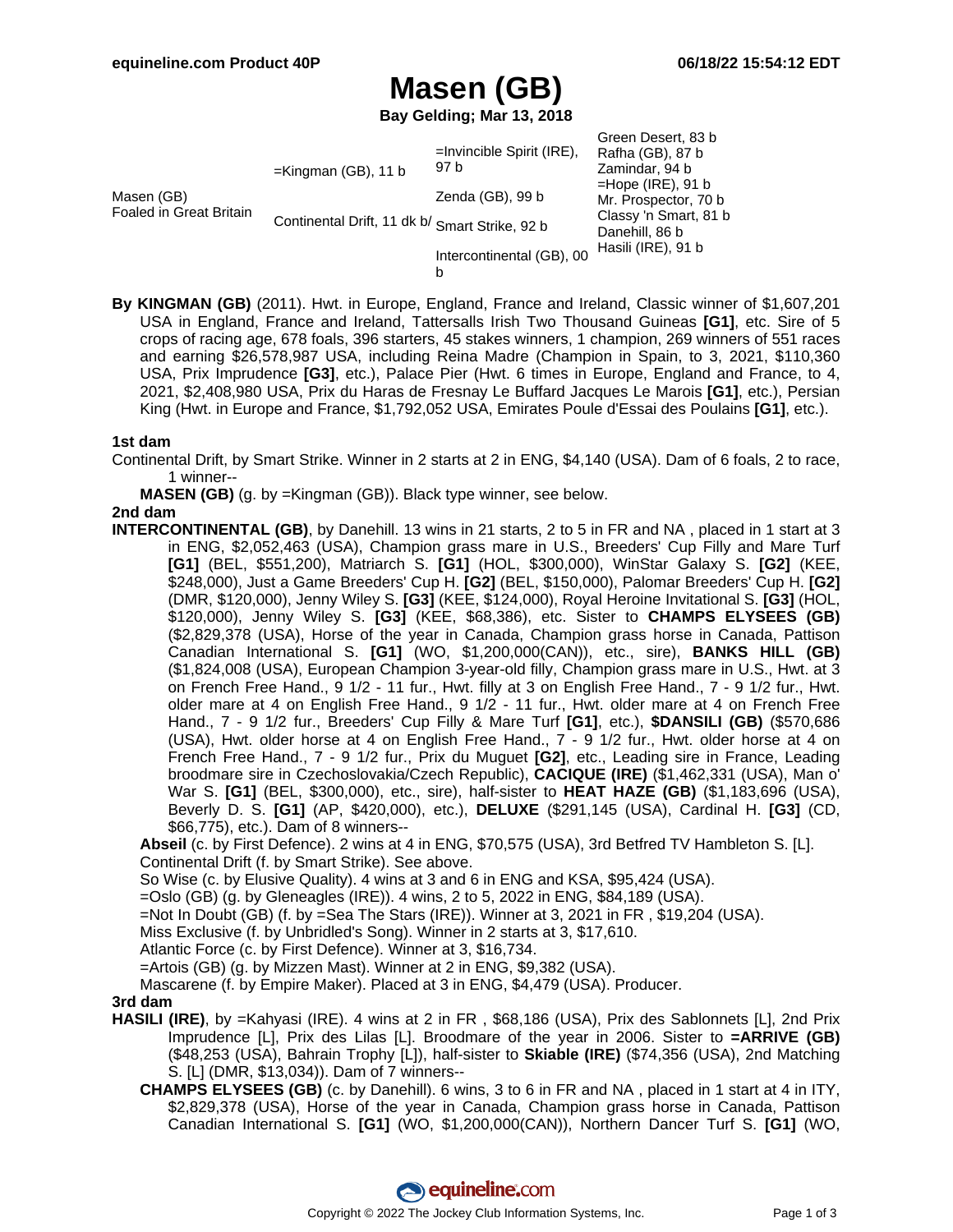### **Masen (GB)**

**Bay Gelding; Mar 13, 2018**

\$450,000(CAN)), Hollywood Turf Cup S. **[G1]** (HOL, \$150,000), San Marcos S. **[G2]** (SA, \$90,000), Prix d'Hedouville **[G3]**, 2nd Santa Anita H. **[G1]** (SA, \$200,000), Hollywood Turf Cup S. **[G1]** (HOL, \$50,000), Gran Premio del Jockey Club **[G1]**, etc. Sire.

- **INTERCONTINENTAL (GB)** (f. by Danehill). Champion, see above.
- **BANKS HILL (GB)** (f. by Danehill). 5 wins, 2 to 4 in ENG, FR and NA , \$1,824,008 (USA), European Champion 3-year-old filly, Champion grass mare in U.S., Hwt. at 3 on French Free Hand., 9 1/2 - 11 fur., Hwt. filly at 3 on English Free Hand., 7 - 9 1/2 fur., Hwt. older mare at 4 on English Free Hand., 9 1/2 - 11 fur., Hwt. older mare at 4 on French Free Hand., 7 - 9 1/2 fur., Breeders' Cup Filly & Mare Turf **[G1]**, Prix du Haras de Fresnay-le-Buffard-Jacques Le Marois **[G1]**, Coronation S. **[G1]**, Prix de Sandringham **[G2]**, 2nd Dubai Poule d'Essai des Pouliches-French One Thousand Guineas **[G1]**, Breeders' Cup Filly & Mare Turf **[G1]** (AP, \$256,000), NetJets Prix du Moulin de Longchamp **[G1]**, Prix du Haras de Fresnay-le-Buffard-Jacques Le Marois **[G1]**, etc. Dam of--
	- **ROMANTICA (GB)** (f. by \$Galileo (IRE)). 4 wins at 3 and 4 in FR , placed in 2 starts at 4 in NA , \$778,862 (USA), Darley Prix Jean Romanet **[G1]**, Shadwell Prix de la Nonette **[G2]**, Prix Allez France **[G3]**, 2nd Breeders' Cup Filly and Mare Turf **[G1]** (SA, \$360,000), Prix Chloe **[G3]**, etc. Dam of--
		- **=Brunnera (GB)** (f. by Dubawi (IRE)). 2 wins at 3, 2021 in ENG, \$41,556 (USA), 2nd British Stallion Studs E.B.F. Beckford S. [L].
	- **IDEAL WORLD** (c. by Kingmambo). 4 wins at 3 and 4 in FR , \$245,542 (USA), Prix Pelleas [L], Prix de Reux [L], 2nd Qatar Prix Niel **[G2]**. Sire.
	- Trojan Queen (f. by Empire Maker). Winner at 4 in FR , \$19,206 (USA). Dam of--
		- **=SANGARIUS (GB)** (c. by =Kingman (GB)). 4 wins, 2 to 4, placed at 5, 2021 in ENG, \$219,631 (USA), Hampton Court S. **[G3]**, Weatherbys Global Stallions App Flying Scotsman S. [L], Betway Quebec S. [L], 2nd Melodi Media Huxley S. **[G2]**, Coral Brigadier Gerard S. **[G3]**, etc.
		- **=Emergent (GB)** (f. by Oasis Dream (GB)). Winner at 2 in IRE, \$24,465 (USA), 3rd Derrinstown Stud One Thousand Guineas Trial **[G3]**, Irish Stallion Farms E.B.F. Salsabil S. [L]. Producer.
- **\$DANSILI (GB)** (c. by Danehill). 5 wins, 2 to 4 in FR , placed at 4 in ENG and NA , \$570,686 (USA), Hwt. older horse at 4 on English Free Hand., 7 - 9 1/2 fur., Hwt. older horse at 4 on French Free Hand., 7 - 9 1/2 fur., Prix du Muguet **[G2]**, Prix Messidor **[G3]**, Prix Edmond Blanc **[G3]**, 2nd Dubai Poule d'Essai des Poulains-French Two Thousand Guineas **[G1]**, Champagne Lanson Sussex S. **[G1]**, Prix de la Foret **[G1]**, Queen Anne S. **[G2]**, 3rd Breeders' Cup Mile **[G1]**, etc. Leading sire in France, Leading broodmare sire in Czechoslovakia/Czech Republic.
- **CACIQUE (IRE)** (c. by Danehill). 7 wins, 3 to 5 in FR and NA , \$1,462,331 (USA), Man o' War S. **[G1]** (BEL, \$300,000), Manhattan H. **[G1]** (BEL, \$240,000), Prix Daniel Wildenstein Casino Barriere La Rochelle **[G2]**, Prix du Chemin de Fer du Nord **[G3]**, Prix Daphnis **[G3]**, 2nd Arlington Million S. **[G1]** (AP, \$200,000), United Nations S. **[G1]** (MTH, \$150,000), Juddmonte Grand Prix de Paris **[G1]**, etc. Sire.
- **HEAT HAZE (GB)** (f. by Green Desert). 7 wins in 13 starts, 3 to 4 in FR and NA , \$1,183,696 (USA), Beverly D. S. **[G1]** (AP, \$420,000), Matriarch S. **[G1]** (HOL, \$300,000), CITGO Distaff Turf Mile S. **[G3]** (CD, \$72,540), Las Cienegas H. **[G3]** (SA, \$66,000), Prix Coronation [L], 2nd Diana H. **[G1]** (SAR, \$100,000), 3rd Flower Bowl Invitational S. **[G1]** (BEL, \$82,500), Prix de la Calonne [L]. Dam of--
	- **=MIRAGE DANCER (GB)** (c. by =Frankel (GB)). 5 wins, 2 to 6 in AUS and ENG, \$1,116,395 (USA), Heineken Metropolitan **[G1]**, Bombay Sapphire Glorious S. **[G3]**, Netbet Android Download The App Tapster S. [L], Bet Your Way On The Betfair Exchange Tapster S. [L], 2nd Princess Of Wales's Arqana Racing Club S. **[G2]**, etc.
	- **=IRONCLAD (GB)** (g. by Dubawi (IRE)). 7 wins, 3 to 5, 2021 in ENG and AUS, \$220,867 (USA), Bet365 Golden Mile [L], Terry Howe Printing Matrice S. [L], C S Hayes Memorial Cup [L].
	- **Forge (GB)** (c. by Dubawi (IRE)). 3 wins at 3 and 4 in ENG and NA , \$290,079 (USA), 2nd Bernard Baruch H. **[G2]** (SAR, \$50,000) twice, Tampa Bay S. **[G3]** (TAM, \$30,000), Bonhams Thoroughbred S. **[G3]**, 3rd Maker's 46 Mile S. **[G1]** (KEE, \$30,000), Jersey S. **[G3]**, etc.
	- **Radiator (GB)** (f. by Dubawi (IRE)). Winner at 2 and 4 in ENG and NA , \$66,010 (USA), 2nd Irish Champions Weekend Michael Seely Memorial Fillies S. [L]. Producer.